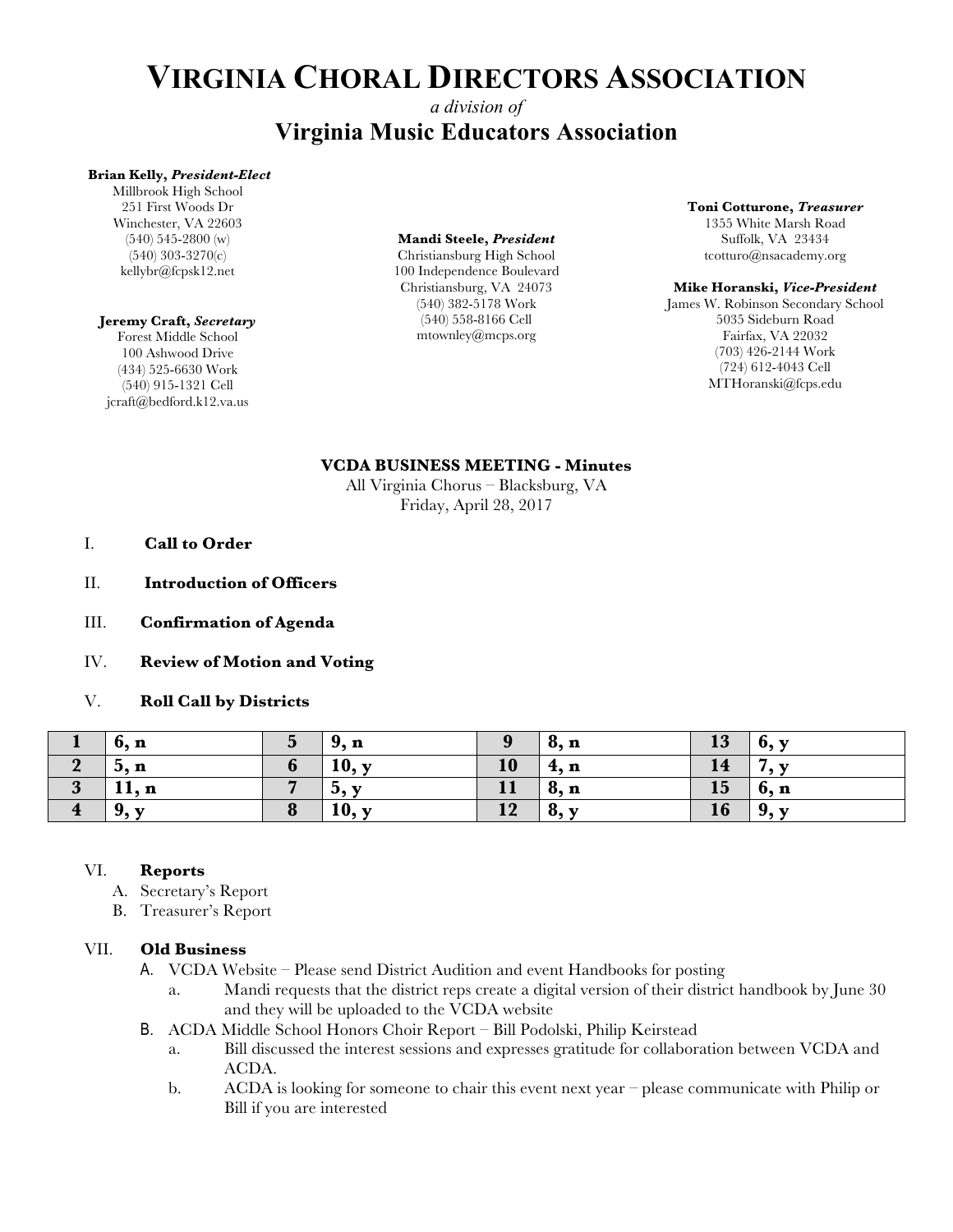# **VIRGINIA CHORAL DIRECTORS ASSOCIATION**

## *a division of* **Virginia Music Educators Association**

C. All-Virginia Chorus 2018, 2019 and beyond – Combined Event with VBODA - Update – Mike Horanski

All-Virginia Chorus 2018

- Richmond, VA
- April 5-7, 2018
- SSAA director: **Dr. Kristina MacMullen,** Ohio St.
- SATB director: **Dr. Lee Nelson** , Wartburg College

## a. Mike will be serving a coordinator for the entire event, between all of the organizations

i. In additional to working with the organizations, Mike is working with the City of Richmond and tourism to get corporate sponsorships to reduce cost for all

## D. **All-Virginia Chorus Audition Rotation and Committee – Lynne Babcock** Current Rotation:

"She Walks in Beauty" (2017-18) "Whither Must I Wander" (2018-19) "Blow, Blow Thou Winter Wind" (2019-20) "Where'er You Walk" (2020-21)

- E. Assessment Rubric Feedback
	- a. If you have feedback on this rubric from this year, send the information to Mandi via email
- F. Adjudicator Training Mike Horanski
	- a. Mike is willing to come to districts to provide training, please communicate with him regarding your needs
- G. ACDA Voices United Conference Bill Podolski
	- a. August  $3 5$
	- b. Christopher Aspaas Conducting seminar and Director of Director's Chorus
	- c. Honor Children's Chorus (10 14) Sophia Papoulis and Voices United Chorus (ages  $15 100$ ), Thomas Colohan
- H. Honors Choir Update Joe Eveler
	- a. First Christian Church Rehearsal location
	- b. 2017 Dr. Deen Entsminger
	- c. 2018 Dr. Elaina Sharkova
	- d. Audition piece will change to "If music be the food…" website to be updated
- I. Leadership Seminar at Conference Mike Horanski
	- a. Please submit names to Mike of those who might be a good fit for future leadership

## VIII. **New Business**

- A. Sight Reading Committee- Need Volunteers
	- a. Laura Lazarevich
	- b. CJ Redden-Liotta
	- c. Megan Cartwright
	- d. Jennifer Jarrett
	- e. Mary Letson
	- f. Michelle Edwards
	- g. Lynne Ballou